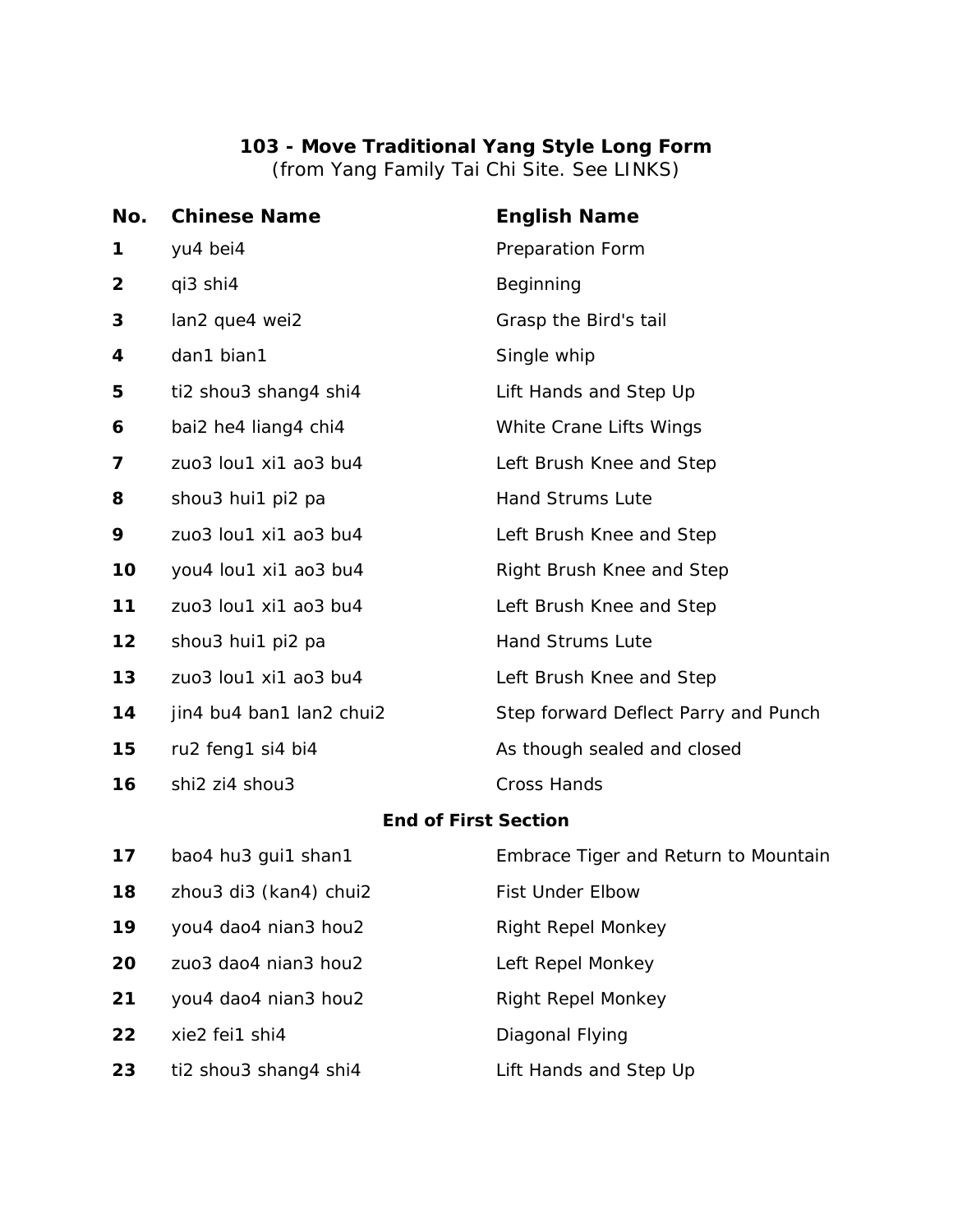| 24 | bai2 he4 liang4 chi4          | White Crane Lifts Wings              |
|----|-------------------------------|--------------------------------------|
| 25 | zuo3 lou1 xi1 ao3 bu4         | Left Brush Knee and Step             |
| 26 | hai3 di3 zhen1                | Needle at Sea Bottom                 |
| 27 | shan4 tong1 bei4              | Fan Through Back                     |
| 28 | zhuan3 shen1 pie1 shen1 chui2 | Turn Body and Flip Fist Past Body    |
| 29 | jin4 bu4 ban1 lan2 chui2      | Step forward Deflect Parry and Punch |
| 30 | shang4 bu4 lan2 que4 wei2     | Step Up and Grasp the Bird's tail    |
| 31 | dan1 bian1                    | Single whip                          |
| 32 | zuo3 you4 yun2 shou3 (1)      | Cloud Hands (1)                      |
| 33 | zuo3 you4 yun2 shou3 (2)      | Cloud Hands (2)                      |
| 34 | zuo3 you4 yun2 shou3 (3)      | Cloud Hands (3)                      |
| 35 | dan1 bian1                    | Single whip                          |
| 36 | gao1 tan4 ma3                 | <b>High Pat Horse</b>                |
| 37 | you4 fen1 jiao3               | <b>Right Separate Foot</b>           |
| 38 | zuo3 fen1 jiao3               | Left Separate Foot                   |
| 39 | zhuan3 shen1 zuo3 deng1 jiao3 | Turn Body, Left Heel Kick            |
| 40 | zuo3 lou1 xi1 ao3 bu4         | Left Brush Knee and Step             |
| 41 | you4 lou1 xi1 ao3 bu4         | Right Brush Knee and Step            |
| 42 | jin4 bu4 zai1 chui2           | Step Up and Punch Down               |
| 43 | zhuan3 shen1 pie1 shen1 chui2 | Turn Body and Flip Fist Past Body    |
| 44 | jin4 bu4 ban1 lan2 chui2      | Step forward Deflect Parry and Punch |
| 45 | you4 deng1 jiao3              | <b>Right Heel Kick</b>               |
| 46 | zuo3 da3 hu3 shi4             | Left Strike Tiger                    |
| 47 | you4 da3 hu3 shi4             | <b>Right Strike Tiger</b>            |
| 48 | hui2 shen1 you4 deng1 jiao3   | Turn Body Right Heel Kick            |
| 49 | shuang1 feng1 guan4 er3       | Two Peaks Box Ears                   |
| 50 | zuo3 deng1 jiao3              | Left Heel Kick                       |
| 51 | zhuan3 shen1 you4 deng1 jiao3 | Turn Body, Right Heel Kick           |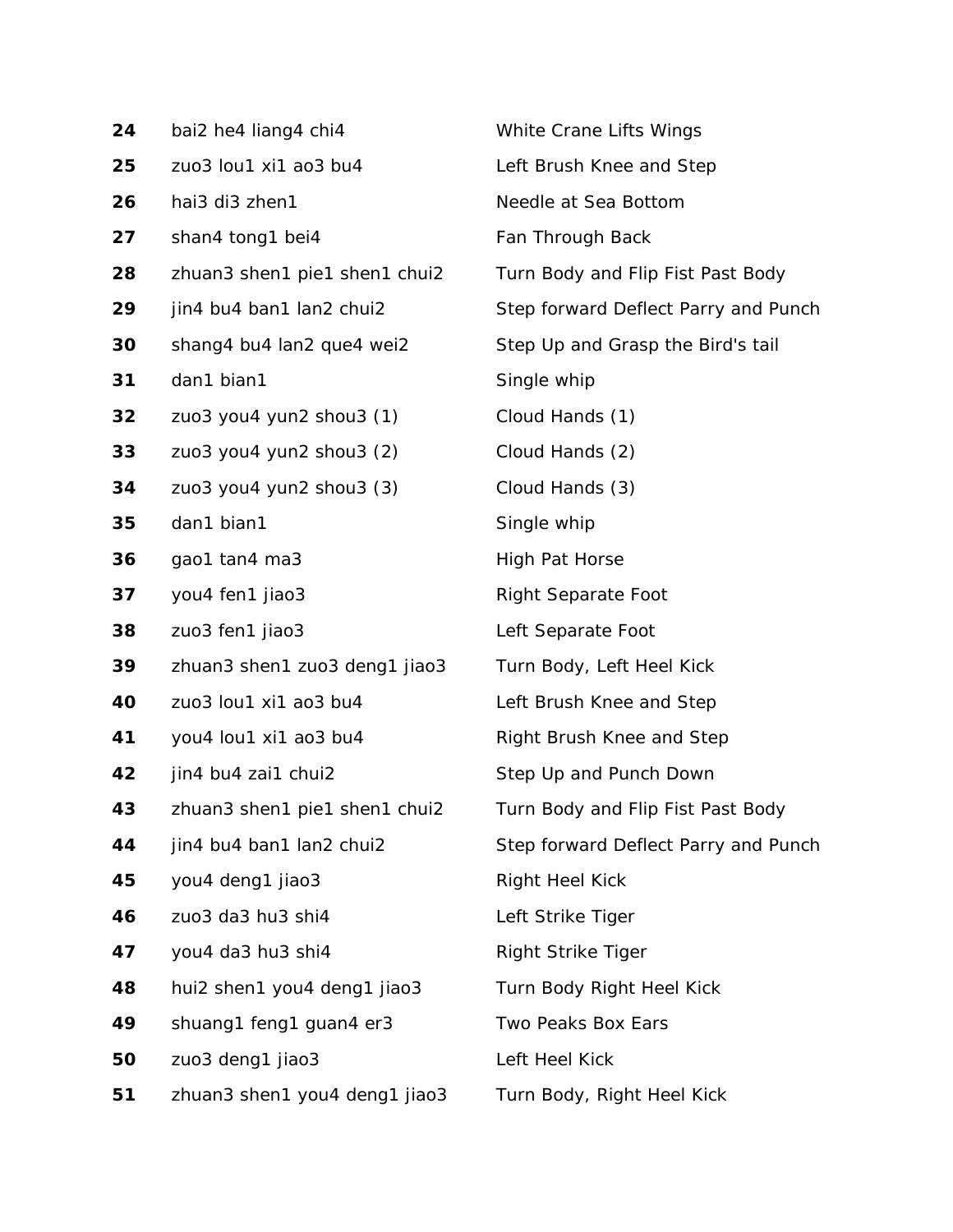| 52 | jin4 bu4 ban1 lan2 chui2     | Step forward Deflect Parry and Punch |
|----|------------------------------|--------------------------------------|
| 53 | ru2 feng1 si4 bi4            | As though sealed and closed          |
| 54 | shi2 zi4 shou3               | <b>Cross Hands</b>                   |
|    | <b>End of Second Section</b> |                                      |
| 55 | bao4 hu3 gui1 shan1          | Embrace Tiger and Return to Mountain |
| 56 | xie2 dan1 bian1              | Diagonal Single Whip                 |
| 57 | you4 ye3 ma3 fen1 zong1      | Right Wild Horse Parts Mane          |
| 58 | zuo3 ye3 ma3 fen1 zong1      | Left Wild Horse Parts Mane           |
| 59 | you4 ye3 ma3 fen1 zong1      | Right Wild Horse Parts Mane          |
| 60 | lan2 que4 wei2               | Grasp the Bird's tail                |
| 61 | dan1 bian1                   | Single Whip                          |
| 62 | yu4 nu3 chuan1 suo1          | Jade Lady Passes Through the Shuttle |
| 63 | lan2 que4 wei2               | Grasp the Bird's tail                |
| 64 | dan1 bian1                   | Single Whip                          |
| 65 | zuo3 you4 yun2 shou3 (1)     | Cloud Hands (1)                      |
| 66 | zuo3 you4 yun2 shou3 (2)     | Cloud Hands (2)                      |
| 67 | zuo3 you4 yun2 shou3 (3)     | Cloud Hands (3)                      |
| 68 | dan1 bian1                   | Single Whip                          |
| 69 | xia4 shi4                    | Low form [snake creeps down]         |
| 70 | zuo3 jin1 ji1 du2 li4        | Left Golden Cock Stands on One Leg   |
| 71 | you4 jin1 ji1 du2 li4        | Right Golden Cock Stands on One Leg  |
| 72 | you4 dao4 nian3 hou2         | <b>Right Repel Monkey</b>            |
| 73 | zuo3 dao4 nian3 hou2         | Left Repel Monkey                    |
| 74 | you4 dao4 nian3 hou2         | <b>Right Repel Monkey</b>            |
| 75 | xie2 fei1 shi4               | Diagonal Flying                      |
| 76 | ti2 shou3 shang4 shi4        | Lift Hands and Step Up               |
| 77 | bai2 he4 liang4 chi4         | White Crane Lifts Wings              |
| 78 | zuo3 lou1 xi1 ao3 bu4        | Left Brush Knee and Step             |